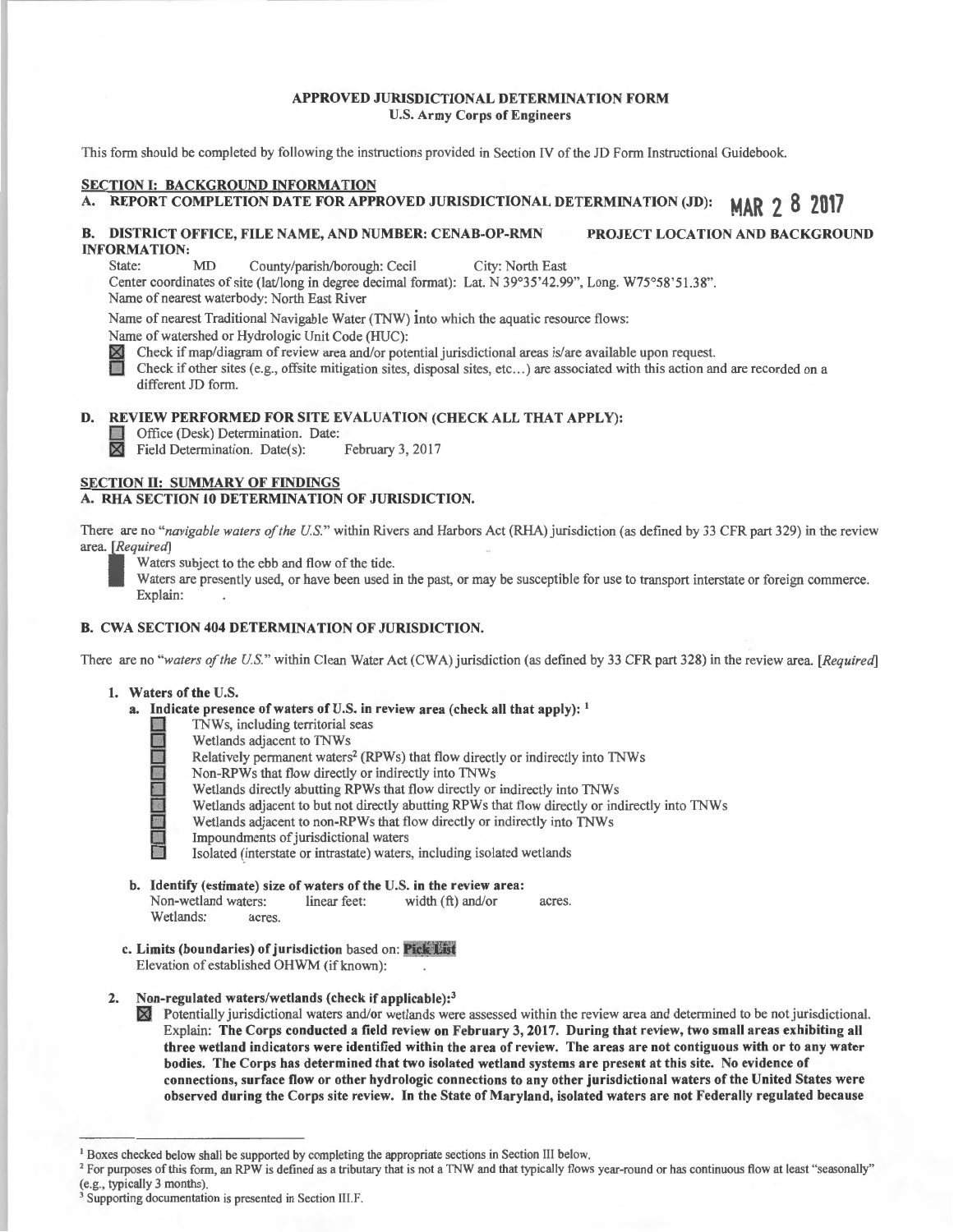of the Wilson Case. That is 33 CFR 328.(a)(3) has been removed from Corps regulations in the Fourth Circuit. Therefore, the isolated wetlands at this site are not Federally regulated.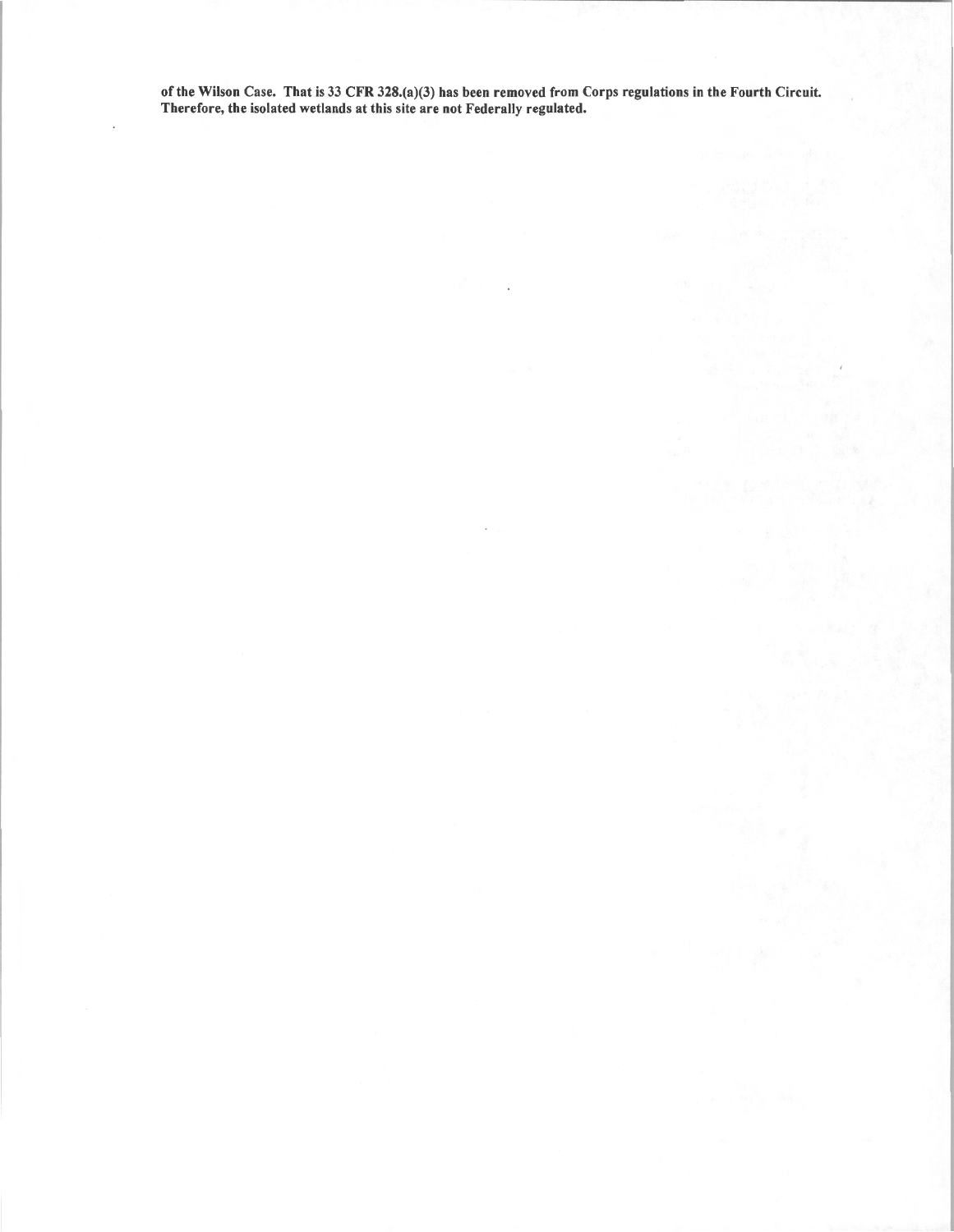## SECTION III: CWA ANALYSIS

#### A. TNWs AND WETLANDS ADJACENT TO TNWs

The agencies will assert jurisdiction over TNWs and wetlands adjacent to TNWs. If the aquatic resource is a TNW, complete Section III.A.1 and Section III.D.1. only; if the aquatic resource is a wetland adjacent to a TNW, complete Sections III.A.1 and 2 and Section III.D.l.; otherwise, see Section 111.B below.

I. TNW

Identify TNW:

Summarize rationale supporting determination:

#### 2. Wetland adjacent to TNW

Summarize rationale supporting conclusion that wetland is "adjacent":

#### B. CHARACTERISTICS OF TRIBUTARY (THAT IS NOT A TNW) AND ITS ADJACENT WETLANDS (IF ANY):

This section summarizes information regarding characteristics of the tributary and its adjacent wetlands, if any, and it helps determine whether or not the standards for jurisdiction established under *Rapanos* have been met.

The agencies will assert jurisdiction over non-navigable tributaries of TNWs where the tributaries are "relatively permanent waters" (RPWs), i.e. tributaries that typically flow year-round or have continuous flow at least seasonally (e.g., typically 3 months). A wetland that directly abuts an RPW is also jurisdictional. If the aquatic resource is not a TNW, but has year-round (perennial) flow, skip to Section 111.D.2. If the aquatic resource is a wetland directly abutting a tributary with perennial flow, skip to Section 111.D.4.

A wetland that is adjacent to but that does not directly abut an RPW requires a significant nexus evaluation. Corps districts and EPA regions will include in the record any available information that documents the existence of a significant nexus between a relatively permanent tributary that is not perennial (and its adjacent wetlands if any) and a traditional navigable water, even though a significant nexus finding is not required as a matter of law.

If the waterbody<sup>4</sup> is not an RPW, or a wetland directly abutting an RPW, a JD will require additional data to determine if the waterbody has a significant nexus with a TNW. If the tributary has adjacent wetlands, the significant nexus evaluation must consider the tributary in combination with all of its adjacent wetlands. This significant nexus evaluation that combines, for analytical purposes, the tributary and all of its adjacent wetlands is used whether the review area identified in the JD request is the tributary, or its adjacent wetlands, or both. If the JD covers a tributary with adjacent wetlands, complete Section III.B.1 for the tributary, Section IU.B.2 for any onsite wetlands, and Section 111.B.3 for all wetlands adjacent to that tributary, both onsite and offsite. The determination whether a significant nexus exists is determined in Section 111.C below.

1. Characteristics of non-TNWs that flow directly or indirectly into TNW

(i) General Area Conditions:

| Watershed size:          |        |  |  |  |
|--------------------------|--------|--|--|--|
| Drainage area:           |        |  |  |  |
| Average annual rainfall: | inches |  |  |  |
| Average annual snowfall: | inches |  |  |  |

### (ii) Physical Characteristics:

(a) Relationship with TNW: D Tributary flows directly into TNW.  $\Box$  Tributary flows through Pick List tributaries before entering TNW.

Project waters are Pick List river miles from TNW. Project waters are Pick List river miles from RPW. Project waters are Pick List aerial (straight) miles from TNW. Project waters are Pick List aerial (straight) miles from RPW. Project waters cross or serve as state boundaries. Explain:

Identify flow route to TNW<sup>5</sup>: Tributary stream order, if known:

<sup>•</sup>Note that the Instructional Guidebook contains additional information regarding swales, ditches, washes, and erosional features generally and in the arid West

<sup>&</sup>lt;sup>5</sup> Flow route can be described by identifying, e.g., tributary a, which flows through the review area, to flow into tributary b, which then flows into TNW.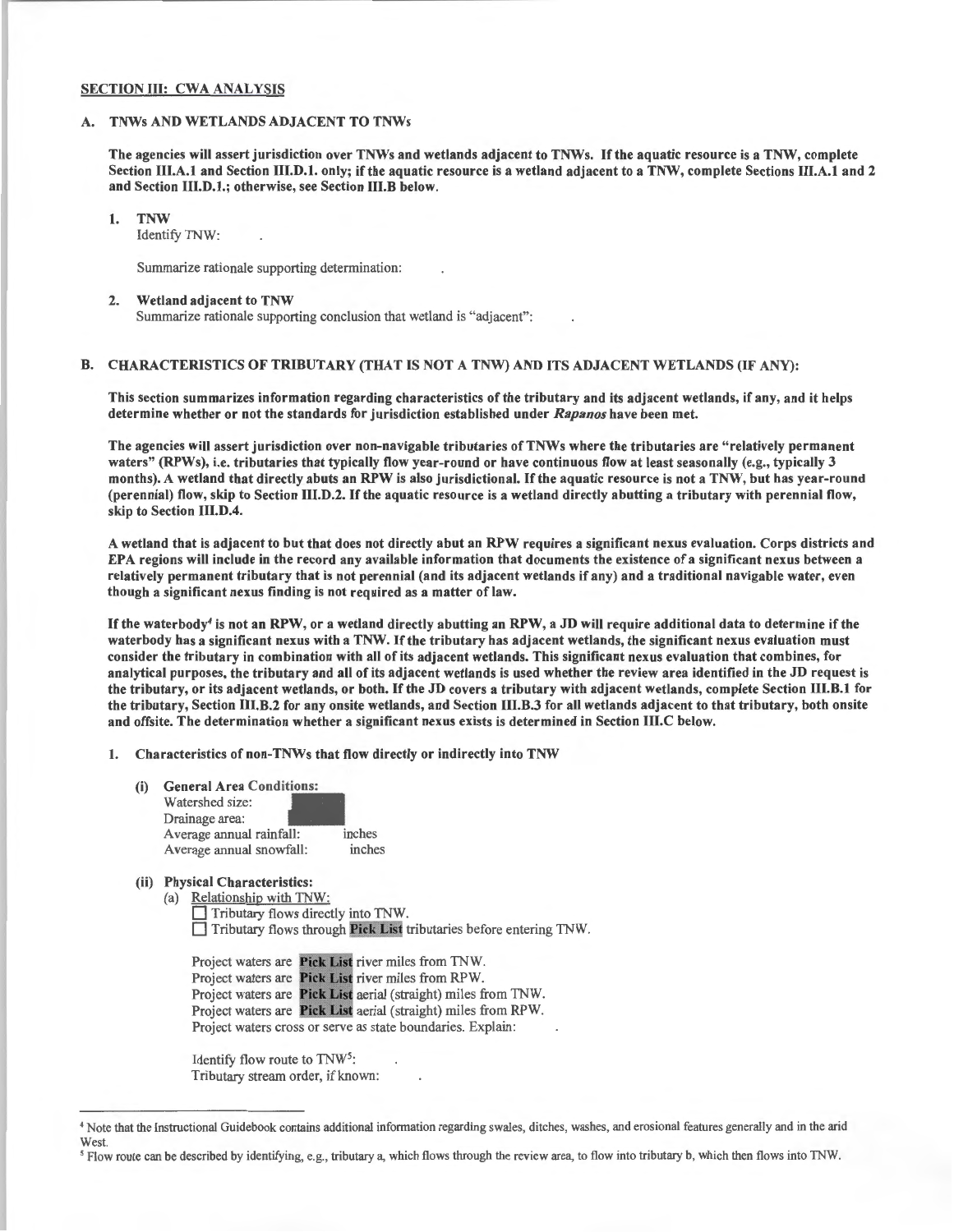|  | (b) General Tributary Characteristics (check all that apply):<br>Tributary is:<br>Natural<br>Artificial (man-made). Explain:<br>Manipulated (man-altered). Explain:                                                                                                                                                                                                                                                                                                                                                                                                                            |  |  |  |  |
|--|------------------------------------------------------------------------------------------------------------------------------------------------------------------------------------------------------------------------------------------------------------------------------------------------------------------------------------------------------------------------------------------------------------------------------------------------------------------------------------------------------------------------------------------------------------------------------------------------|--|--|--|--|
|  | Tributary properties with respect to top of bank (estimate):<br>Average width:<br>feet<br>Average depth:<br>feet<br>Average side slopes: Pick List.                                                                                                                                                                                                                                                                                                                                                                                                                                            |  |  |  |  |
|  | Primary tributary substrate composition (check all that apply):<br>Concrete<br>$\Box$ Silts<br>Sands<br>Muck<br>Cobbles<br>Gravel<br>Vegetation. Type/% cover:<br><b>Bedrock</b><br>Other. Explain:                                                                                                                                                                                                                                                                                                                                                                                            |  |  |  |  |
|  | Tributary condition/stability [e.g., highly eroding, sloughing banks]. Explain:<br>Presence of run/riffle/pool complexes. Explain:<br>Tributary geometry:<br>Tributary gradient (approximate average slope):<br>$\%$                                                                                                                                                                                                                                                                                                                                                                           |  |  |  |  |
|  | $(c)$ Flow:<br>Tributary provides for: Pick List<br>Estimate average number of flow events in review area/year: Pick List<br>Describe flow regime:<br>Other information on duration and volume:                                                                                                                                                                                                                                                                                                                                                                                                |  |  |  |  |
|  | Surface flow is: Pick List. Characteristics:                                                                                                                                                                                                                                                                                                                                                                                                                                                                                                                                                   |  |  |  |  |
|  | Subsurface flow: Pick List. Explain findings:<br>$\Box$ Dye (or other) test performed:                                                                                                                                                                                                                                                                                                                                                                                                                                                                                                         |  |  |  |  |
|  | Tributary has (check all that apply):<br>Bed and banks<br>$\Box$ OHWM <sup>6</sup> (check all indicators that apply):<br>the presence of litter and debris<br>$\Box$ clear, natural line impressed on the bank<br>destruction of terrestrial vegetation<br>$\Box$ changes in the character of soil<br>the presence of wrack line<br>$\Box$ shelving<br>sediment sorting<br>vegetation matted down, bent, or absent<br>leaf litter disturbed or washed away<br>scour<br>multiple observed or predicted flow events<br>sediment deposition<br>abrupt change in plant community<br>water staining |  |  |  |  |
|  | other (list):<br>Discontinuous OHWM. <sup>7</sup> Explain:                                                                                                                                                                                                                                                                                                                                                                                                                                                                                                                                     |  |  |  |  |
|  | If factors other than the OHWM were used to determine lateral extent of CWA jurisdiction (check all that apply):<br>Mean High Water Mark indicated by:<br>High Tide Line indicated by:<br>$\Box$ oil or scum line along shore objects<br>survey to available datum;<br>fine shell or debris deposits (foreshore)<br>physical markings;<br>vegetation lines/changes in vegetation types.<br>physical markings/characteristics<br>tidal gauges<br>other (list):                                                                                                                                  |  |  |  |  |
|  | (iii) Chemical Characteristics:<br>Characterize tributary (e.g., water color is clear, discolored, oily film; water quality; general watershed characteristics, etc.).                                                                                                                                                                                                                                                                                                                                                                                                                         |  |  |  |  |

Explain:

Identify specific pollutants, if known:

<sup>&</sup>lt;sup>6</sup>A natural or man-made discontinuity in the OHWM does not necessarily sever jurisdiction (e.g., where the stream temporarily flows underground, or where the OHWM has been removed by development or agricultural practices). Where there is a break in the OHWM that is unrelated to the waterbody's flow regime (e.g., flow over a rock outcrop or through a culvert), the agencies will look for indicators of flow above and below the break. 7 lbid.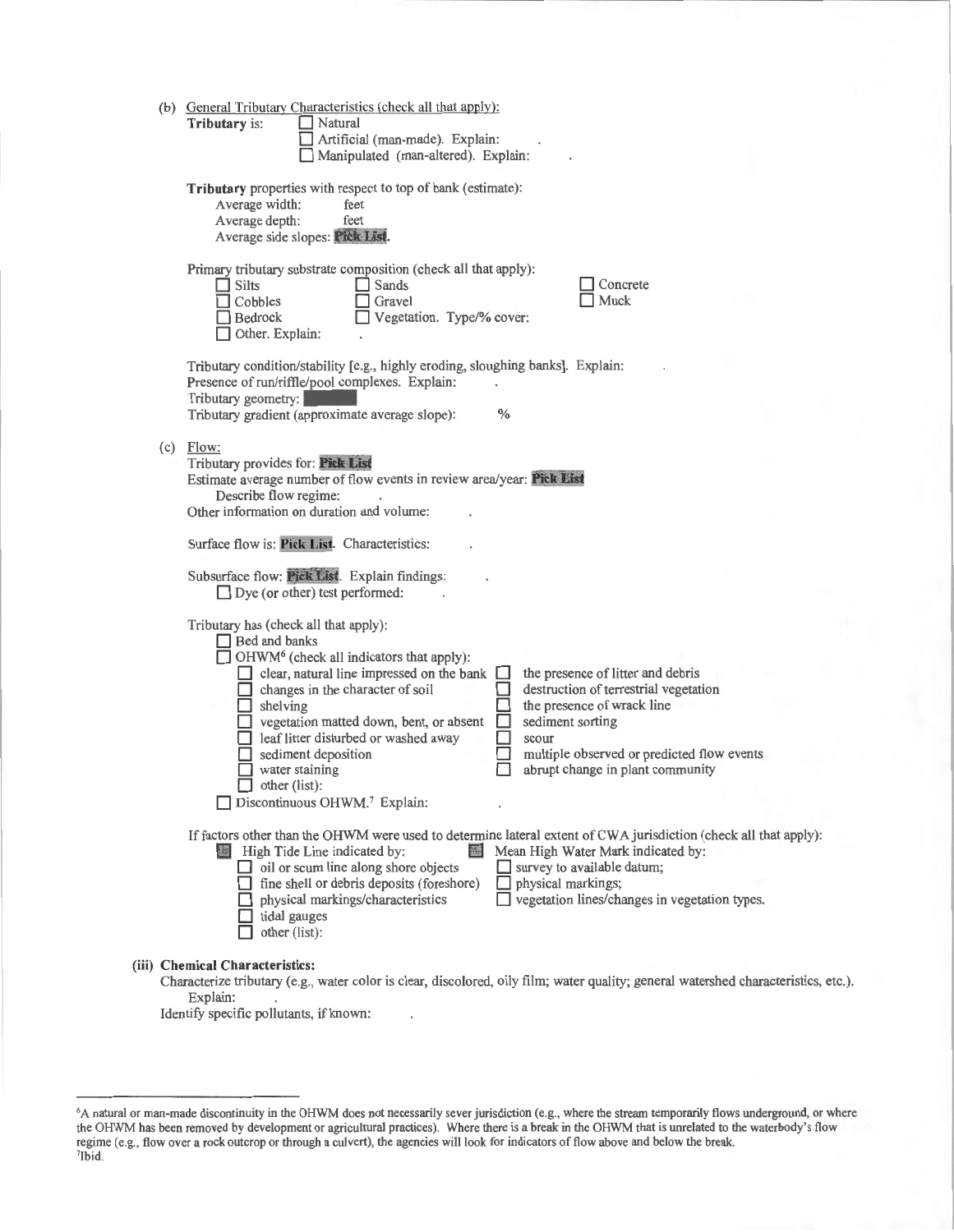|  |  |  | (iv) Biological Characteristics. Channel supports (check all that apply): |  |  |
|--|--|--|---------------------------------------------------------------------------|--|--|
|--|--|--|---------------------------------------------------------------------------|--|--|

- Riparian corridor. Characteristics (type, average width):
- Wetland fringe. Characteristics:
- **Habitat** for:
	- **D** Federally Listed species. Explain findings:
	- **D** Fish/spawn areas. Explain findings:
	- **D** Other environmentally-sensitive species. Explain findings:
	- **D** Aquatic/wildlife diversity. Explain findings:

#### **2. Characteristics of wetlands adjacent to non-TNW that flow directly or indirectly into TNW**

#### **(i) Physical Characteristics:**

- (a) General Wetland Characteristics:
	- Properties:
		- Wetland size: acres
		- Wetland type. Explain:
		- Wetland quality. Explain:

Project wetlands cross or serve as state boundaries. Explain:

(b) General Flow Relationship with Non-TNW:

Flow is: *Explain:* 

Surface flow is: **Pick List** Characteristics:

Subsurface flow: Pick List. Explain findings: D ve (or other) test performed:

- (c) Wetland Adjacency Determination with Non-TNW:
	- **Directly** abutting
	- $\Box$  Not directly abutting
		- Discrete wetland hydrologic connection. Explain:
		- **D** Ecological connection. Explain:
		- **D** Separated by berm/barrier. Explain:

#### (d) Proximity (Relationship) to TNW

Project wetlands are Pick List river miles from TNW. Project waters are Pick List aerial (straight) miles from TNW. Flow is from: Pick List. Estimate approximate location of wetland as within the **Pick List** floodplain.

#### **(ii) Chemical Characteristics:**

Characterize wetland system (e.g., water color is clear, brown, oil film on surface; water quality; general watershed characteristics; etc.). Explain:

Identify specific pollutants, if known:

#### **(iii) Biological Characteristics. Wetland supports (check all that apply):**

- **D** Riparian buffer. Characteristics (type, average width):
- Vegetation type/percent cover. Explain:
- **Habitat** for:

D Federally Listed species. Explain findings:

- **D** Fish/spawn areas. Explain findings:
- **D** Other environmentally-sensitive species. Explain findings:
- $\Box$  Aquatic/wildlife diversity. Explain findings:

## 3. Characteristics of all wetlands adjacent to the tributary (if any)

All wetland(s) being considered in the cumulative analysis: Approximately ( ) acres in total are being considered in the cumulative analysis.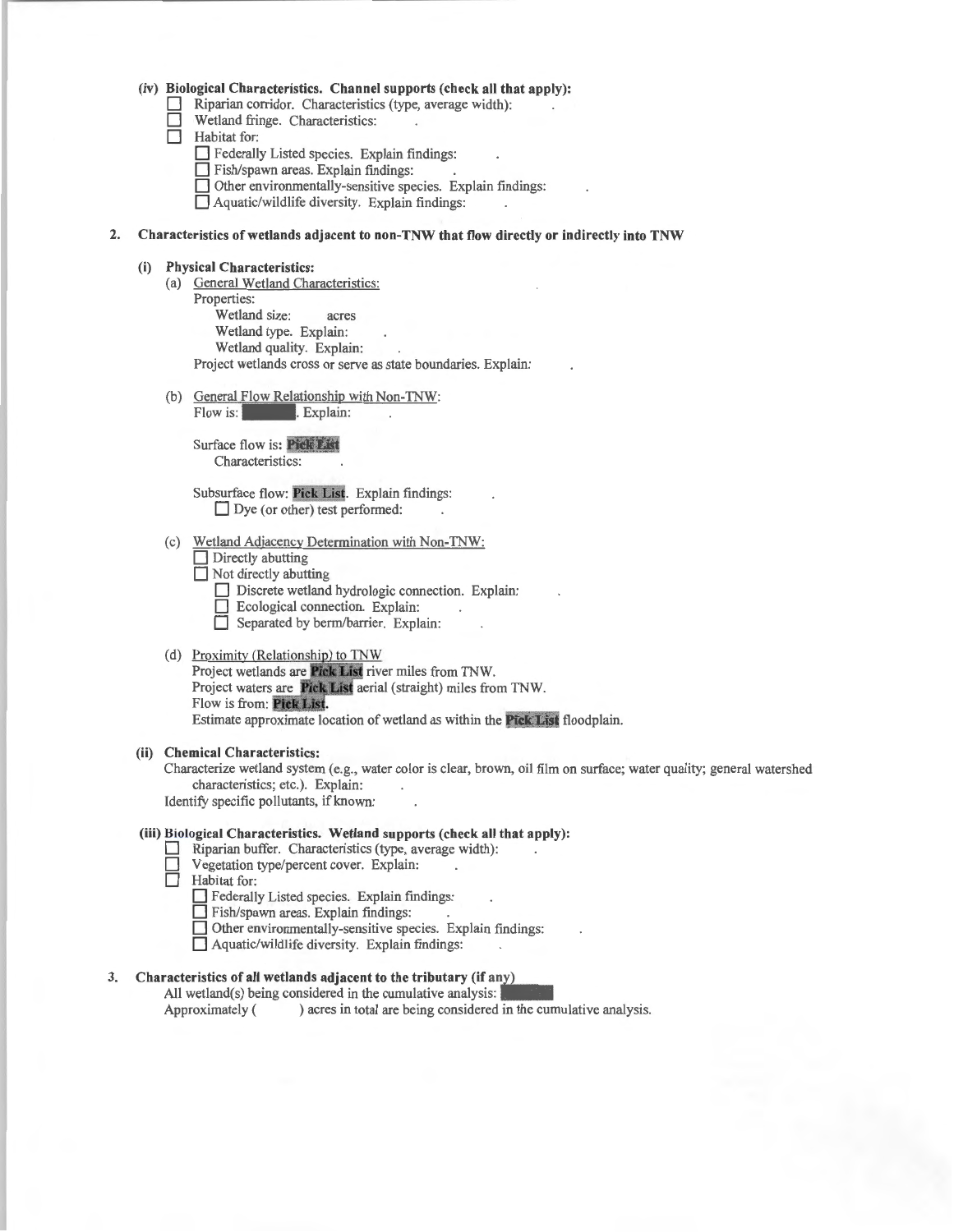For each wetland, specify the following:

Directly abuts? (Y/N) Size (in acres) Directly abuts? (Y/N) Size (in acres)

Summarize overall biological, chemical and physical functions being performed :

#### C. SIGNIFICANT NEXUS DETERMINATION

A significant nexus analysis will assess the flow characteristics and functions of the tributary itself and the functions performed by any wetlands adjacent to the tributary to determine if they significantly affect the chemical, physical, and biological integrity ofa TNW. For each of the following situations, a significant nexus exists ifthe tributary, in combination with all of its adjacent wetlands, has more than a speculative or insubstantial effect on the chemical, physical and/or biological integrity of a TNW. Considerations when evaluating significant nexus include, but are not limited to the volume, duration, and frequency of the flow of water in the tributary and its proximity to a TNW, and the functions performed by the tributary and all its adjacent wetlands. It is not appropriate to determine significant nexus based solely on any specific threshold of distance (e.g. between a tributary and its adjacent wetland or between a tributary and the TNW). Similarly, the fact an adjacent wetland lies within or outside of a floodplain is not solely determinative of significant nexus.

#### Draw connections between the features documented and the effects on the TNW, as identified in the *Rapanos* Guidance and discussed in the Instructional Guidebook. Factors to consider include, for example:

- Does the tributary, in combination with its adjacent wetlands (if any), have the capacity to carry pollutants or flood waters to TNWs, or to reduce the amount of pollutants or flood waters reaching a TNW?
- Does the tributary, in combination with its adjacent wetlands (if any), provide habitat and lifecycle support functions for fish and other species, such as feeding, nesting, spawning, or rearing young for species that are present in the TNW?
- Does the tributary, in combination with its adjacent wetlands (if any), have the capacity to transfer nutrients and organic carbon that support downstream foodwebs?
- Does the tributary, in combination with its adjacent wetlands (if any), have other relationships to the physical, chemical, or biological integrity of the TNW?

#### Note: the above list of considerations is not inclusive and other functions observed or known to occur should be documented below:

- 1. Significant nexus findings for non-RPW that has no adjacent wetlands and flows directly or indirectly into TNWs. Explain findings of presence or absence of significant nexus below, based on the tributary itself, then go to Section Ill.D:
- 2. Significant nexus findings for non-RPW and its adjacent wetlands, where the non-RPW flows directly or indirectly into TNWs. Explain findings of presence or absence of significant nexus below, based on the tributary in combination with all of its adjacent wetlands, then go to Section lll.D:
- 3. Significant nexus findings for wetlands adjacent to an RPW but that do not directly abut the RPW. Explain findings of presence or absence of significant nexus below, based on the tributary in combination with all of its adjacent wetlands, then go to Section III.D:

#### D. DETERMINATIONS OF JURISDICTIONAL FINDINGS. THE SUBJECT WATERS/WETLANDS ARE (CHECK ALL THAT APPLY):

1. **TNWs and Adjacent Wetlands.** Check all that apply and provide size estimates in review area:<br> $\blacksquare$  TNWs: linear feet width (ft), Or, acres. **EXECUTE:** TNWs: linear feet width (ft), Or, acres.<br>
Wetlands adjacent to TNWs: acres.

#### 2. RPWs that flow directly or indirectly into TNWs.

- D Tributaries ofTNWs where tributaries typically flow year-round are jurisdictional. Provide data and rationale indicating that tributary is perennial: .
- **Exercise** Tributaries of TNW where tributaries have continuous flow "seasonally" (e.g., typically three months each year) are jurisdictional. Data supporting this conclusion is provided at Section III.B. Provide rationale indicating that tributary flows seasonally: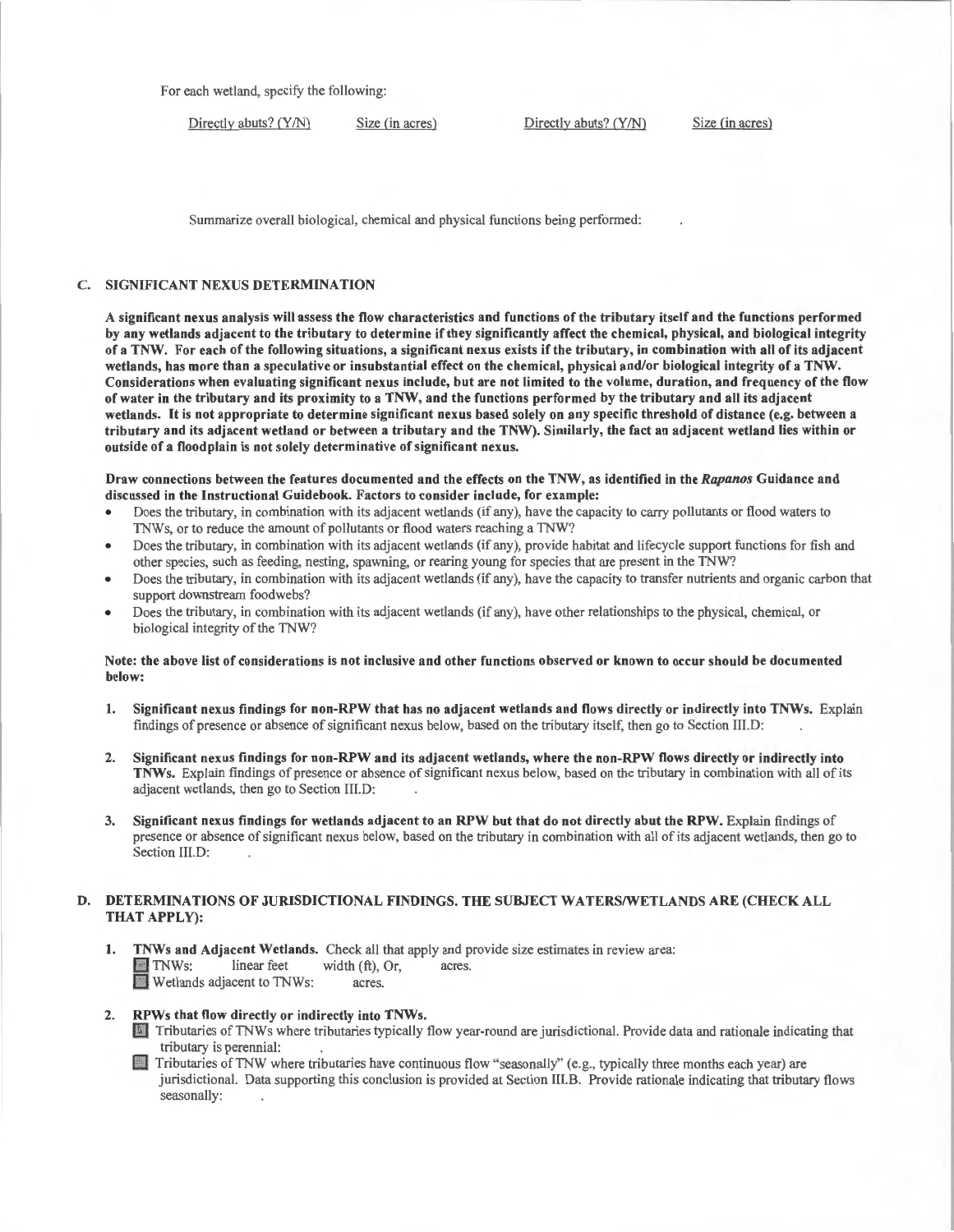Provide estimates for jurisdictional waters in the review area (check all that apply):<br>
Tributary waters: linear feet width  $(ft)$ .

Fributary waters: linear feet width (ft).<br>
Other non-wetland waters: acres.<br>
Identify trac(c) of waters:

- - Identify type(s) of waters:

## 3. Non-RPWs<sup>8</sup> that flow directly or indirectly into TNWs.

Waterbody that is not a TNW or an RPW, but flows directly or indirectly into a TNW, and it has a significant nexus with a TNW is jurisdictional. Data supporting this conclusion is provided at Section III.C.

Provide estimates for jurisdictional waters within the review area (check all that apply):<br>
Tributary waters: linear feet width (ft).

Tributary waters: linear feet width (ft).<br>
Other non-wetland waters: acres.<br>
Identify type(s) of waters.

- - Identify type(s) of waters:

# Wetlands directly abutting an RPW that flow directly or indirectly into TNWs.<br>Wetlands directly abut RPW and thus are jurisdictional as adjacent wetlands.

- 
- Wetlands directly abutting an RPW where tributaries typically flow year-round. Provide data and rationale indicating that tributary is perennial in Section III.D.2, above. Provide rationale indicating that wetland is directly abutting an RPW:
- D Wetlands directly abutting an RPW where tributaries typically flow " seasonally." Provide data indicating that tributary is seasonal in Section III.B and rationale in Section lll.D.2, above. Provide rationale indicating that wetland is directly abutting an RPW:

Provide acreage estimates for jurisdictional wetlands in the review area: acres.

- 5. Wetlands adjacent to but not directly abutting an RPW that flow directly or indirectly into TNWs.
	- D Wetlands that do not directly abut an RPW, but when considered in combination with the tributary to which they are adjacent and with similarly situated adjacent wetlands, have a significant nexus with a TNW are jurisidictional. Data supporting this conclusion is provided at Section III.C.

Provide acreage estimates for jurisdictional wetlands in the review area: acres.

#### 6. Wetlands adjacent to non-RPWs that flow directly or indirectly into TNWs.

Wetlands adjacent to such waters, and have when considered in combination with the tributary to which they are adjacent and with similarly situated adjacent wetlands, have a significant nexus with a TNW are jurisdictional. Data supporting this conclusion is provided at Section Ill.C.

Provide estimates for jurisdictional wetlands in the review area: acres.

## 7. Impoundments of jurisdictional waters.<sup>9</sup>

As a general rule, the impoundment of a jurisdictional tributary remains jurisdictional.

- § Demonstrate that impoundment was created from "waters of the U.S.," or
- Demonstrate that water meets the criteria for one of the categories presented above ( 1-6), or
- Demonstrate that water is isolated with a nexus to commerce (see E below).

## E. ISOLATED [INTERSTATE OR INTRA-STATE] WATERS, INCLUDING ISOLATED WETLANDS, THE USE, DEGRADATION OR DESTRUCTION OF WHICH COULD AFFECT lNTERSTA TE COMMERCE, lNCLUDING ANY SUCH WATERS (CHECK ALL THAT APPLY):<sup>10</sup><br>which are or could be used by interstate or foreign travelers for recreational or other purposes.

- 
- from which fish or shellfish are or could be taken and sold in interstate or foreign commerce.
- which are or could be used for industrial purposes by industries in interstate commerce.

which are or could be used by interstate or foreign travelers for recreational or other purposes.<br>
from which fish or shellfish are or could be taken and sold in interstate or foreign commerce.<br>
which are or could be used Interstate isolated waters. Explain:Isolated, intrastate wetland with no nexus to interstate commerce ..

Other factors. Explain:

 $8$ See Footnote #3.

<sup>&</sup>lt;sup>9</sup> To complete the analysis refer to the key in Section III.D.6 of the Instructional Guidebook.<br><sup>10</sup> Prior to asserting or declining CWA jurisdiction based solely on this category, Corps Districts will elevate the action review consistent with the process described in the Corps/EPA *Memorandum Regarding CWA Act Jurisdiction Following Rapanos.*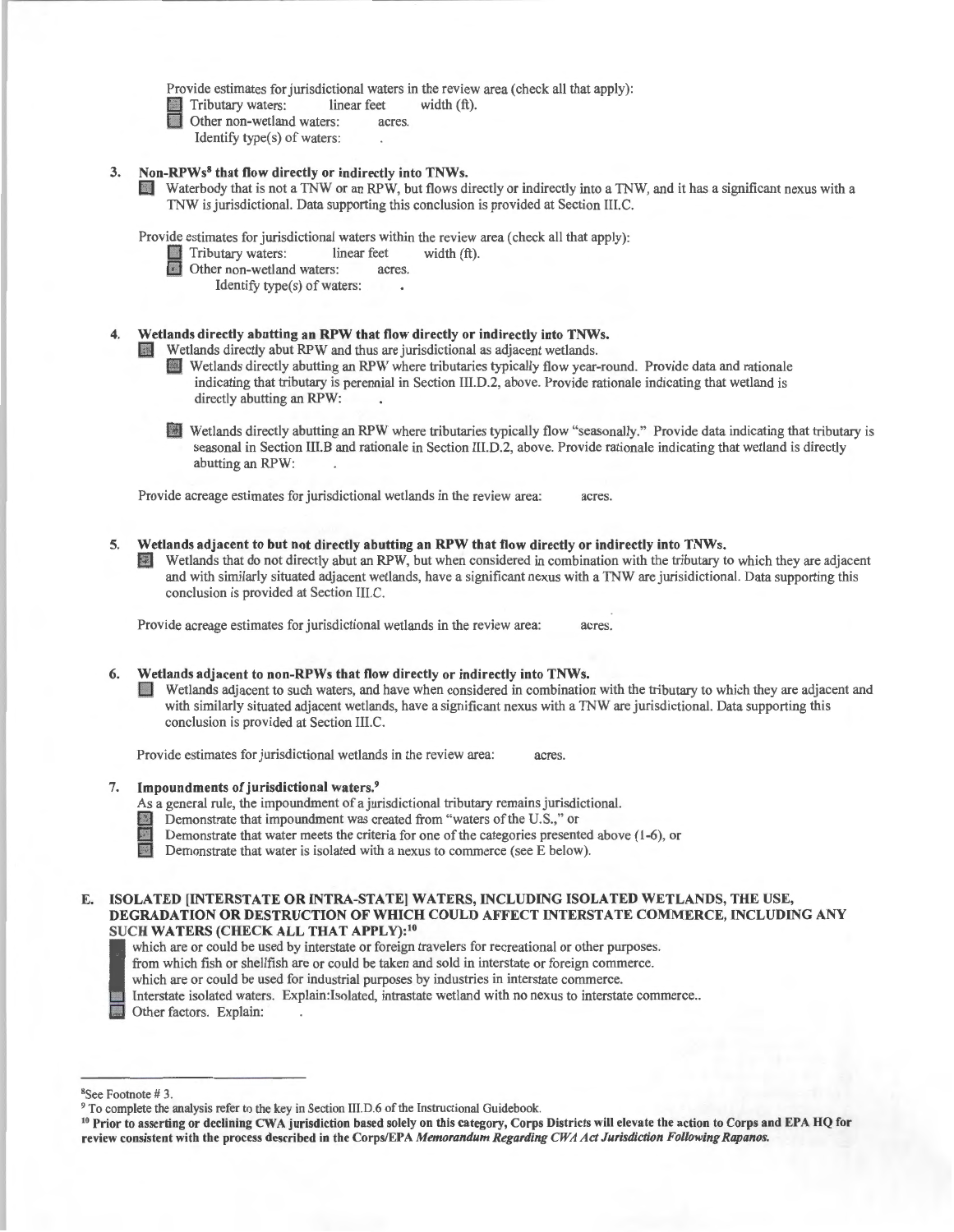Identify water body and summarize rationale supporting determination: Wetland 2 (Charlestown Crossing Phase II) - No significant nexus..

Provide estimates for jurisdictional waters in the review area (check all that apply):<br>
Tributary waters: linear feet width (ft).

Tributary waters: linear feet<br>
Other non-wetland waters: acre

Other non-wetland waters: acres.

Identify type(s) of waters:

**D** Wetlands: acres.

F. NON-JURISDICTIONAL WATERS, INCLUDING WETLANDS (CHECK ALL THAT APPLY):

0 If potential wetlands were assessed within the review area, these areas did not meet the criteria in the 1987 Corps of Engineers Wetland Delineation Manual and/or appropriate Regional Supplements.

D Review area included isolated waters with no substantial nexus to interstate (or foreign) commerce.

**Drivide** Prior to the Jan 2001 Supreme Court decision in "*SWANCC*," the review area would have been regulated based solely on the "Migratory Bird Rule" (MBR).

Waters do not meet the "Significant Nexus" standard, where such a finding is required for jurisdiction. Explain:  $\overline{\mathbb{X}}$  Other: (explain, if not covered above): The Corps conducted a field review on February 3, 2017.

Other: (explain, if not covered above): The Corps conducted a field review on February 3, 2017. During that review, two small areas exhibiting all three wetland indicators were identified within the area of review. The areas are not contiguous with or to any water bodies. The Corps has determined that two isolated wetland systems are present at this site. No evidence of connections, surface flow or other hydrologic connections to any other jurisdictional waters of the United States were observed during the Corps site review. In the State of Maryland, isolated waters are not Federally regulated because of the Wilson Case. That is 33 CFR 328.(a)(3) has been removed from Corps regulations in the Fourth Circuit. Therefore, the isolated wetlands at this site are not Federally regulated.

Provide acreage estimates for non-jurisdictional waters in the review area, where the sole potential basis of jurisdiction is the MBR factors (i.e., presence of migratory birds, presence of endangered species, use of water for irrigated agriculture), using best professional

judgment (check all that apply):<br>
Non-wetland waters (i.e., right)<br>
Lakes/ponds: acres.<br>
Other non-wetland waters: linear feet width (ft). Non-wetland waters (i.e., rivers, streams):<br>
Lakes/ponds: acres.<br>
Other non-wetland waters: acres. Li<br>
Wetlands: acres.

acres. List type of aquatic resource:

Wetlands:

Provide acreage estimates for non-jurisdictional waters in the review area that do not meet the "Significant Nexus" standard, where such a finding is required for jurisdiction (check all that apply):

Non-wetland waters (i.e., rivers, streams): linear feet, width (ft).

Lakes/ponds: acres.<br>Other non-wetland waters: nd waters: acres. List type of aquatic resource: acres.

Wetlands:

#### SECTION IV: DATA SOURCES.

A. SUPPORTING DATA. Data reviewed for JD (check all that apply - checked items shall be included in case file and, where checked and requested, appropriately reference sources below):<br>  $\boxtimes$  Maps, plans, plots or plat submitted by or on behalf of<br>  $\boxtimes$  Data sheets prepared/submitted by or on behalf of

- .181 Maps, plans, plots or plat submitted by or on behalf of the applicant/consultant: Geo-Technology Associates, Inc.
- Data sheets prepared/submitted by or on behalf of the applicant/consultant.
- $\times$  Office concurs with data sheets/delineation report.
- 0 Office does not concur with data sheets/delineation report.
- Data sheets prepared by the Corps:
- Corps navigable waters' study:

**Example 3.5 Survey Hydrologic Atlas:**<br>
U.S. Geological Survey Hydrologic Atlas:<br>
UISGS NHD data.

- USGS NHD data.
- USGS 8 and 12 digit HUC maps.
- U.S. Geological Survey map(s). Cite scale & quad name: 1"=2000 feet./North East and Havre De Grace
- USDA Natural Resources Conservation Service Soil Survey. Citation: NRCS/Cecil Co.

National wetlands inventory map(s). Cite name: Charlestown Crossing Apartments: Phase II.

State/Local wetland inventory map(s):

Photographs:  $\Box$  Aerial (Name & Date):

or  $\Box$  Other (Name & Date):

Previous determination(s). File no. and date of response letter:

Applicable/supporting case law:

FEMA/FIRM maps:<br>100-year Floodplain Elevation is: (National Geodectic Vertical Datum of 1929)